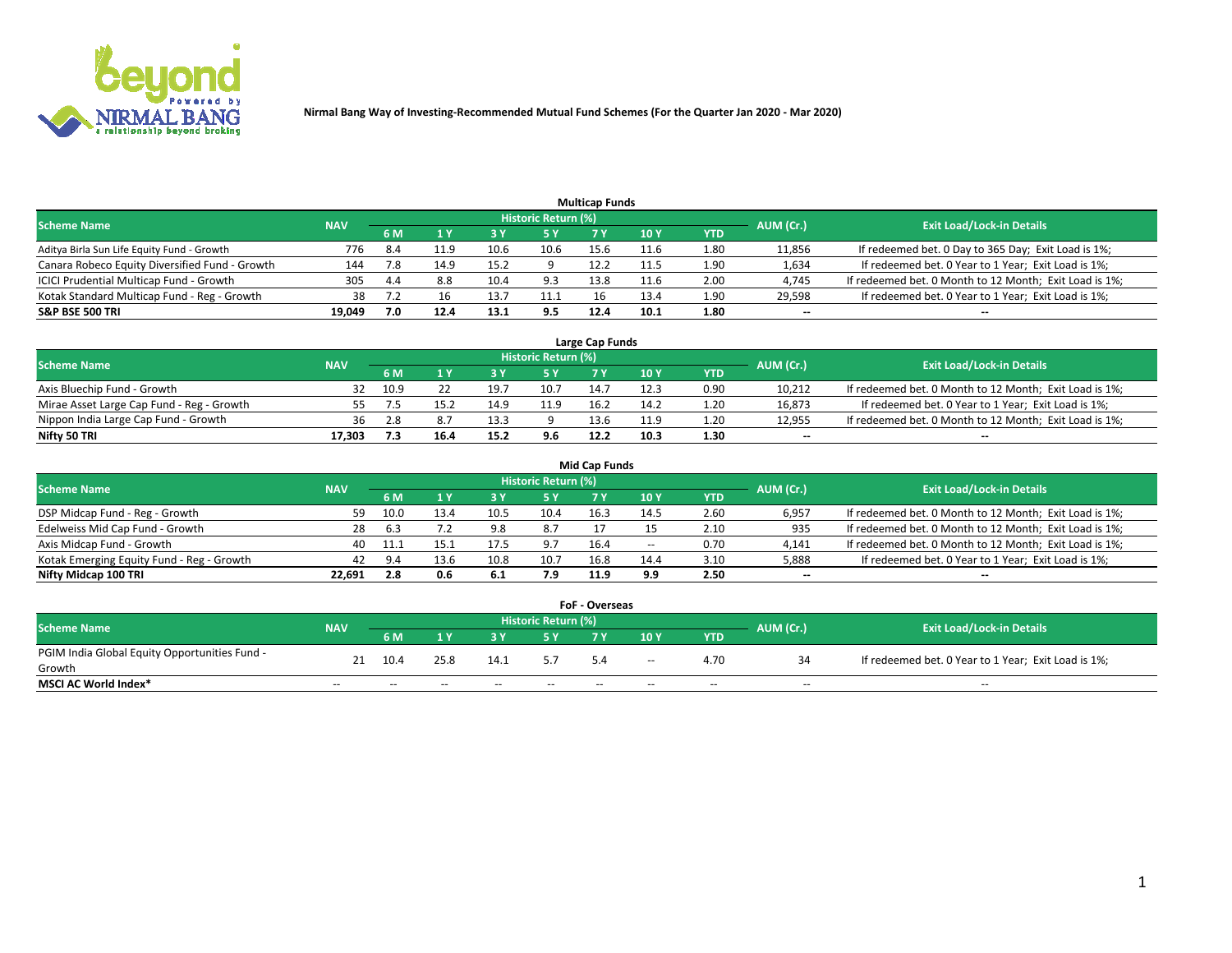

| Large & Midcap                                   |            |      |      |      |                     |      |      |      |           |                                                     |  |  |  |  |
|--------------------------------------------------|------------|------|------|------|---------------------|------|------|------|-----------|-----------------------------------------------------|--|--|--|--|
| <b>Scheme Name</b>                               | <b>NAV</b> |      |      |      | Historic Return (%) |      |      |      | AUM (Cr.) | <b>Exit Load/Lock-in Details</b>                    |  |  |  |  |
|                                                  |            | 6 M  |      |      | 5 Y                 |      | 10Y  | YTD  |           |                                                     |  |  |  |  |
| Canara Robeco Emerging Equities - Growth         | 99.        |      |      |      |                     | 19.8 | 17.8 | 1.90 | 5,339     | If redeemed bet. 0 Year to 1 Year; Exit Load is 1%; |  |  |  |  |
| Invesco India Growth Opportunities Fund - Growth |            | 9.O  |      | 14.5 | 10.8                | 14.8 | 12.3 | 1.10 | 2,239     | If redeemed bet. 0 Year to 1 Year; Exit Load is 1%; |  |  |  |  |
| Principal Emerging Bluechip Fund - Growth        | 110        | -8.5 | 10.4 |      | 10.9                |      | 14.2 | 1.70 | 2,117     | If redeemed bet. 0 Year to 1 Year; Exit Load is 1%; |  |  |  |  |
| NIFTY Large Midcap 250 TRI                       | 1.554      | 6.4  | 9.4  | 12.4 | 10.1                | 13.7 |      | 1.80 | $\sim$    | $-$                                                 |  |  |  |  |

| <b>Focused Funds</b>             |            |      |      |      |                     |      |       |      |           |                                                        |  |  |  |
|----------------------------------|------------|------|------|------|---------------------|------|-------|------|-----------|--------------------------------------------------------|--|--|--|
| <b>Scheme Name</b>               | <b>NAV</b> |      |      |      | Historic Return (%) |      |       |      |           | <b>Exit Load/Lock-in Details</b>                       |  |  |  |
|                                  |            | 6 M  |      |      |                     |      | 10 Y  | YTD  | AUM (Cr.) |                                                        |  |  |  |
| Axis Focused 25 Fund - Growth    |            | 12.0 |      |      | 13.1                | 14.6 | $- -$ | 1.40 | 9.110     | If redeemed bet. 0 Month to 12 Month; Exit Load is 1%; |  |  |  |
| SBI Focused Equity Fund - Growth | 155        | 8.6  | 19.5 |      |                     | 14.1 | 16.3  | 1.10 | 6.924     | If redeemed bet. 0 Year to 1 Year; Exit Load is 1%;    |  |  |  |
| <b>S&amp;P BSE 500 TRI</b>       | 19.049     | 7.0  |      | 13.1 | 9.5                 | 12.4 | 10.1  | 1.80 | $\sim$    | $- -$                                                  |  |  |  |

| <b>Small Cap Funds</b>                         |            |        |        |                     |      |                     |       |      |           |                                                     |  |  |  |  |
|------------------------------------------------|------------|--------|--------|---------------------|------|---------------------|-------|------|-----------|-----------------------------------------------------|--|--|--|--|
| <b>Scheme Name</b>                             | <b>NAV</b> |        |        | Historic Return (%) |      |                     |       |      | AUM (Cr.) | <b>Exit Load/Lock-in Details</b>                    |  |  |  |  |
|                                                |            | 6 M    |        | 3Y                  | 5 Y  | 7 Y                 | 10Y   | YTD  |           |                                                     |  |  |  |  |
| Franklin India Smaller Companies Fund - Growth | 52         | 0.0    |        |                     | 6.8  |                     | 14.4  | 3.50 | 6,929     | If redeemed bet. 0 Year to 1 Year; Exit Load is 1%; |  |  |  |  |
| HDFC Small Cap Fund - Growth                   | 40         | $-3.7$ | $-6.3$ | 9.9                 |      | 13.9                | 11.4  | 3.40 | 9,233     | If redeemed bet. 0 Year to 1 Year; Exit Load is 1%; |  |  |  |  |
| L&T Emerging Businesses Fund - Reg - Growth    | 24         | 0.9    | $-3.3$ | 8.7                 | 10.7 | $\hspace{0.05cm} -$ | $- -$ | 3.10 | 5,941     | If redeemed bet. 0 Year to 1 Year; Exit Load is 1%; |  |  |  |  |
| SBI Small Cap Fund - Growth                    | 55         | 8.3    | 10     | 14.4                | 13.6 | 22.8                | 17.5  | 2.30 | 3,156     | If redeemed bet. 0 Year to 1 Year; Exit Load is 1%; |  |  |  |  |
| Nifty Smallcap 100 TRI                         | 7.511      | 1.4    | $-3.1$ | 0.3                 | 3.9  |                     | 6.5   | 4.80 | $\sim$    | $- -$                                               |  |  |  |  |

## **ELSS Schemes (Tax Saving u/s 80-C)**

| <b>Scheme Name</b>                           | <b>NAV</b> |      |      | <b>Historic Return (%)</b> |           |      |      |                   | AUM (Cr.) | <b>Exit Load/Lock-in Details</b> |
|----------------------------------------------|------------|------|------|----------------------------|-----------|------|------|-------------------|-----------|----------------------------------|
|                                              |            | 6 M  | 1 Y  | 3 Y                        | <b>5Y</b> | 7 Y  | 10Y  | YTD               |           |                                  |
| Aditya Birla Sun Life Tax Relief 96 - Growth | 33         | -8.1 | 7.b  |                            | 9.7       | 15.3 |      | 1.10              | 10,029    | Nil                              |
| Axis Long Term Equity Fund - Growth          | 50         | 10.8 | 20.9 | 17.2                       | 11.2      | 18.8 | 17.4 | 1.10              | 21,473    | Nil                              |
| Canara Robeco Equity Tax Saver Fund - Growth | 69         | 6.1  |      | 13.9                       | 8.7       | 12.6 |      | 1.30 <sub>1</sub> | 1,005     | Nil                              |
| Invesco India Tax Plan - Growth              | 54         | 8.0  | 12.4 | 12.9                       | 10.1      | 15.4 | 13.4 | 1.30              | 988       | Nil                              |
| Mirae Asset Tax Saver Fund - Reg - Growth    | 19         | 9.6  | 17.6 |                            | $- -$     | --   |      | 2.00              | 3,066     | Nil                              |
| S&P BSE 200 TRI                              | 6,170      |      | 13.6 | 13.9                       | 9.8       | 12.6 | 10.3 | 1.50              | $\sim$    | $- -$                            |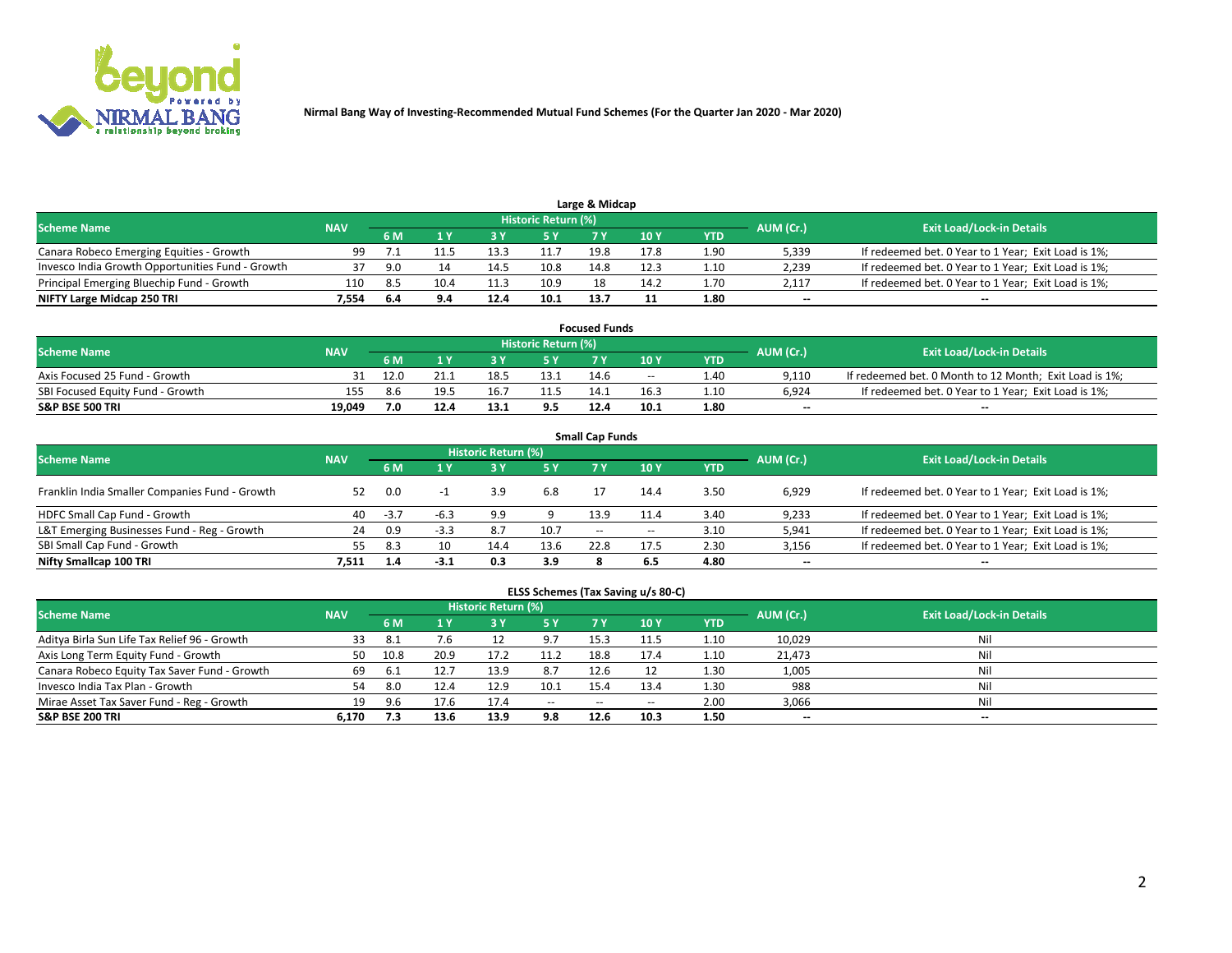

| <b>Contra/Value Fund</b>                                                                                        |        |      |      |      |      |      |      |            |        |                                                     |  |  |  |  |
|-----------------------------------------------------------------------------------------------------------------|--------|------|------|------|------|------|------|------------|--------|-----------------------------------------------------|--|--|--|--|
| <b>Historic Return (%)</b><br><b>Exit Load/Lock-in Details</b><br>AUM (Cr.)<br><b>Scheme Name</b><br><b>NAV</b> |        |      |      |      |      |      |      |            |        |                                                     |  |  |  |  |
|                                                                                                                 |        | 6 M  |      |      | 5 Y  |      | 10Y  | <b>YTD</b> |        |                                                     |  |  |  |  |
| Kotak India EQ Contra Fund - Reg - Growth                                                                       | 56     | -8.2 | 14.3 | 14.8 | 10   |      | 10.8 | 2.00       | 882    | If redeemed bet. 0 Year to 1 Year; Exit Load is 1%; |  |  |  |  |
| Invesco India Contra Fund - Growth                                                                              | 50     | 6.6  | 10.2 | 13.5 | 10.8 |      | 12.4 | 2.10       | 4,596  | If redeemed bet. 0 Year to 1 Year; Exit Load is 1%; |  |  |  |  |
| UTI Value Opportunities Fund - Growth                                                                           | 66     | 9.3  | 13.5 |      | 6.4  | 10.7 | 10.4 | 1.90       | 4,560  | If redeemed bet. 0 Year to 1 Year; Exit Load is 1%; |  |  |  |  |
| Nippon India Value Fund - Growth                                                                                | 76     |      |      | 11.4 | 8.1  | 12.1 | 10.2 | 1.30       | 3,133  | If redeemed bet. 0 Year to 1 Year; Exit Load is 1%; |  |  |  |  |
| <b>S&amp;P BSE 500 TRI</b>                                                                                      | 19.049 | 7.0  | 12.4 | 13.1 | 9.5  | 12.4 | 10.1 | 1.80       | $\sim$ | $- -$                                               |  |  |  |  |

| Sector/Thematic                                                           |            |      |      |                     |           |       |                          |            |                          |                                                        |  |  |  |  |
|---------------------------------------------------------------------------|------------|------|------|---------------------|-----------|-------|--------------------------|------------|--------------------------|--------------------------------------------------------|--|--|--|--|
| <b>Scheme Name</b>                                                        | <b>NAV</b> |      |      | Historic Return (%) |           |       |                          |            | AUM (Cr.)                | <b>Exit Load/Lock-in Details</b>                       |  |  |  |  |
|                                                                           |            | 6 M  | 1 Y  | 73 Y                | <b>5Y</b> | 7 Y   | 10Y                      | <b>YTD</b> |                          |                                                        |  |  |  |  |
| Canara Robeco Consumer Trends Fund - Reg -<br>Growth                      | 43         | 10.9 | 14.4 | 16.2                | 11.4      | 14.6  | 14.7                     | 0.80       | 374                      | If redeemed bet. 0 Year to 1 Year; Exit Load is 1%;    |  |  |  |  |
| Mirae Asset Great Consumer Fund - Growth                                  | 38         | 12.6 | 11.3 | 18                  | 12.1      | 15.7  | $\overline{\phantom{a}}$ | 1.80       | 961                      | If redeemed bet. 0 Year to 1 Year; Exit Load is 1%;    |  |  |  |  |
| ICICI Prudential Technology Fund - Growth                                 | 61         | 5.8  |      | 15.4                | 7.8       | 16.3  | 15.3                     | 4.70       | 409                      | If redeemed bet. 0 Day to 15 Day; Exit Load is 1%;     |  |  |  |  |
| Nippon India Pharma Fund - Growth                                         | 154        | 8.3  | 1.6  | 4.8                 | 3.9       | 12.1  | 13.4                     | 1.30       | 2,417                    | If redeemed bet. 0 Year to 1 Year; Exit Load is 1%;    |  |  |  |  |
| BNP Paribas India Consumption Fund - Reg - Growth                         | 13         | 13.4 | 21.1 | $\sim$              | $- -$     | $- -$ | $- -$                    | 1.80       | 467                      | If redeemed bet. 0 Month to 12 Month; Exit Load is 1%; |  |  |  |  |
| ICICI Prudential Banking and Financial Services Fund -<br>Retail - Growth | 70         | 4.4  | 14.8 | 16.8                | 13.4      |       | 17.1                     | 1.10       | 3,592                    | If redeemed bet. 0 Day to 15 Day; Exit Load is 1%;     |  |  |  |  |
| <b>S&amp;P BSE 500 TRI</b>                                                | 19.049     | 7.0  | 12.4 | 13.1                | 9.5       | 12.4  | 10.1                     | 1.80       | $\overline{\phantom{a}}$ | $- -$                                                  |  |  |  |  |

| <b>Dynamic Asset Allocation Funds</b>                      |            |     |      |                            |        |       |                          |            |           |                                                          |  |  |  |
|------------------------------------------------------------|------------|-----|------|----------------------------|--------|-------|--------------------------|------------|-----------|----------------------------------------------------------|--|--|--|
| <b>Scheme Name</b>                                         | <b>NAV</b> |     |      | <b>Historic Return (%)</b> |        |       |                          |            | AUM (Cr.) | <b>Exit Load/Lock-in Details</b>                         |  |  |  |
|                                                            |            | 6 M | 1 Y  | 73 Y                       | 5 Y    |       | 10Y                      | <b>YTD</b> |           |                                                          |  |  |  |
| ICICI Prudential Balanced Advantage Fund - Reg -<br>Growth | 38         | 7.0 | 12.2 | 10.1                       | 9.2    | 11.9  | 12                       | 0.70       | 28,528    | If redeemed bet. 0 Year to 1 Year; Exit Load is 1%;      |  |  |  |
| Invesco India Dynamic Equity Fund - Growth                 | 30         | 3.8 | 10.7 | 9.5                        | 8.1    | 11.6  | 10.1                     | 0.60       | 893       | If redeemed bet. 0 Month to 3 Month; Exit Load is 0.25%; |  |  |  |
| Nippon India Balanced Advantage Fund - Growth              | 95         | 3.6 | 9.1  | 10.3                       | 8      |       | 10.3                     | 0.90       | 2,694     | If redeemed bet. 0 Month to 12 Month; Exit Load is 1%;   |  |  |  |
| HDFC Balanced Advantage Fund - Growth                      | 204        | 1.2 | 8.8  | 11.9                       |        | 11.2  | 10.6                     | 1.20       | 44,498    | If redeemed bet. 0 Year to 1 Year; Exit Load is 1%;      |  |  |  |
| SBI Dynamic Asset Allocation Fund - Reg - Growth           | 14         | 5.2 |      | 10.3                       | $\sim$ | $- -$ | $\overline{\phantom{a}}$ | 1.10       | 677       | If redeemed bet. 0 Month to 12 Month; Exit Load is 1%;   |  |  |  |
| NIFTY 50 Hybrid Composite Debt 65:35 Index                 | 10,664     | 6.0 | 14.2 | 12.3                       | 9.3    | 11.1  | 9.8                      | 0.90       | --        | --                                                       |  |  |  |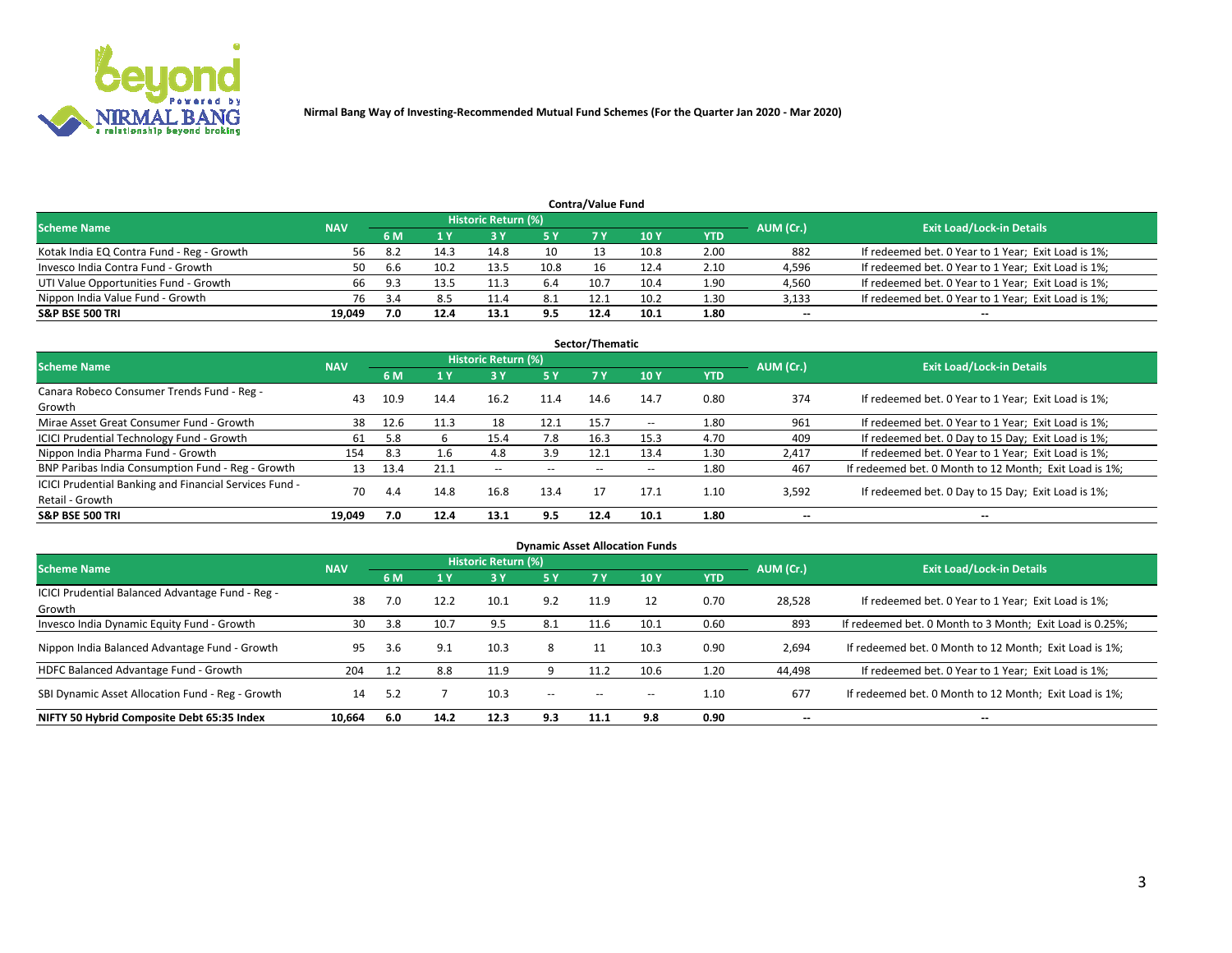

| <b>Hybrid Aggressive</b>                                                                                        |        |      |      |      |               |       |       |                   |                          |                                                        |  |  |  |  |
|-----------------------------------------------------------------------------------------------------------------|--------|------|------|------|---------------|-------|-------|-------------------|--------------------------|--------------------------------------------------------|--|--|--|--|
| <b>Historic Return (%)</b><br><b>Exit Load/Lock-in Details</b><br>AUM (Cr.)<br><b>Scheme Name</b><br><b>NAV</b> |        |      |      |      |               |       |       |                   |                          |                                                        |  |  |  |  |
|                                                                                                                 |        | 6 M  |      |      | 5 Y           |       | 10Y   | YTD               |                          |                                                        |  |  |  |  |
| ICICI Prudential Equity & Debt Fund - Growth                                                                    | 142    |      | 11.1 | Q    | 9.2           | 13.8  | 13.3  | 1.30 <sub>1</sub> | 23,073                   | If redeemed bet. 0 Year to 1 Year; Exit Load is 1%;    |  |  |  |  |
| Mirae Asset Hybrid - Equity Fund - Reg - Growth                                                                 | 16     | -6.2 | 14   | 12.6 | $\sim$ $\sim$ | $- -$ | $- -$ | 1.10              | 3,190                    | If redeemed bet. 0 Year to 1 Year; Exit Load is 1%;    |  |  |  |  |
| SBI Equity Hybrid Fund - Growth                                                                                 | 147    | 7.8  | 15.9 | 12.9 | 9.9           | 14.3  |       | 1.20              | 31,620                   | If redeemed bet. 0 Month to 12 Month; Exit Load is 1%; |  |  |  |  |
| Canara Robeco Equity Hybrid Fund - Growth                                                                       | 170    |      | 13.7 |      | 9.2           | 13.1  | 12.1  | 1.40              | 2,824                    | If redeemed bet. 0 Year to 1 Year; Exit Load is 1%;    |  |  |  |  |
| NIFTY 50 Hybrid Composite Debt 65:35 Index                                                                      | 10,664 | -6.0 | 14.2 | 12.3 | 9.3           | 11.1  | 9.8   | 0.90              | $\overline{\phantom{m}}$ | $- -$                                                  |  |  |  |  |

|                                            |            |     |                     |                                  | Arbitrage Fund |     |            |           |                                                          |
|--------------------------------------------|------------|-----|---------------------|----------------------------------|----------------|-----|------------|-----------|----------------------------------------------------------|
| <b>Scheme Name</b>                         | <b>NAV</b> |     | Historic Return (%) | <b>Exit Load/Lock-in Details</b> |                |     |            |           |                                                          |
|                                            |            | l M | <b>M</b>            | 1 <sub>V</sub>                   |                |     | <b>YTD</b> | AUM (Cr.) |                                                          |
| IDFC Arbitrage Fund - Reg - Growth         | 24         |     |                     |                                  |                |     | 8.10       | 11,944    | If redeemed bet. 0 Month to 1 Month; Exit Load is 0.25%; |
| Kotak Equity Arbitrage Fund - Reg - Growth |            |     | 4.6                 | 6.2                              |                | b.4 | 7.70       | 17.486    | If redeemed bet. 0 Day to 30 Day; Exit Load is 0.25%;    |
| Nippon India Arbitrage Fund - Growth       | 20         | 1 S |                     |                                  |                |     | /.30       | 10.528    | If redeemed bet. 0 Month to 1 Month; Exit Load is 0.25%; |

|                                          |            |                                  |      |                          |                          | <b>Equity Saver</b> |               |            |                          |                                                        |
|------------------------------------------|------------|----------------------------------|------|--------------------------|--------------------------|---------------------|---------------|------------|--------------------------|--------------------------------------------------------|
| Scheme Name                              | <b>NAV</b> | <b>Exit Load/Lock-in Details</b> |      |                          |                          |                     |               |            |                          |                                                        |
|                                          |            | 6 M                              |      |                          | 5 Y                      |                     | $\sqrt{10}$ Y | <b>YTD</b> | AUM (Cr.)                |                                                        |
| Axis Equity Saver Fund - Reg - Growth    |            |                                  | 10.2 | Q <sub>1</sub>           | $\sim$                   | $- -$               | $- -$         | 1.00       | 812                      | If redeemed bet. 0 Month to 12 Month; Exit Load is 1%; |
| Kotak Equity Savings Fund - Reg - Growth |            | 5.በ                              | 8.8  | 8.4                      |                          | $\sim$ $\sim$       | $- -$         | 0.50       | 1,843                    | If redeemed bet. 0 Year to 1 Year; Exit Load is 1%;    |
| CRISIL Hybrid 50+50 - Moderate Index*    |            | $-$                              | $-$  | $\overline{\phantom{a}}$ | $\overline{\phantom{a}}$ | $\sim$              | --            | $- -$      | $\overline{\phantom{a}}$ | $- -$                                                  |

| <b>Liquid Funds</b>              |            |      |     |                            |      |                          |            |                 |           |                                  |  |  |  |
|----------------------------------|------------|------|-----|----------------------------|------|--------------------------|------------|-----------------|-----------|----------------------------------|--|--|--|
| Scheme Name                      | <b>NAV</b> |      |     | <b>Historic Return (%)</b> |      |                          | <b>YTM</b> | Avg             | AUM (Cr.) | <b>Exit Load/Lock-in Details</b> |  |  |  |
|                                  |            | 1 W. | 2 W | 1 M                        | 3M   | 71 Y                     |            | <b>Maturity</b> |           |                                  |  |  |  |
| Axis Liquid Fund - Growth        | 2,167      |      |     |                            | 5.3  | b.b                      | 5.26       | $\sim$          | 29,119    | *Ref Footnote                    |  |  |  |
| IDFC Cash Fund - Reg - Growth    | 2.364      | 4.4  |     | 4.9                        |      |                          | 5.09       | 0.13            | 10,312    | *Ref Footnote                    |  |  |  |
| Kotak Liquid Fund - Reg - Growth | 3,954      | 4.4  |     |                            | ے. ر |                          |            | $- -$           | 27.114    | *Ref Footnote                    |  |  |  |
| <b>CRISIL Liquid Fund Index</b>  | $\sim$     | ـ .  | 5.5 |                            | 5.6  | $\overline{\phantom{a}}$ | $-$        | $- -$           | $\sim$    | $\sim$                           |  |  |  |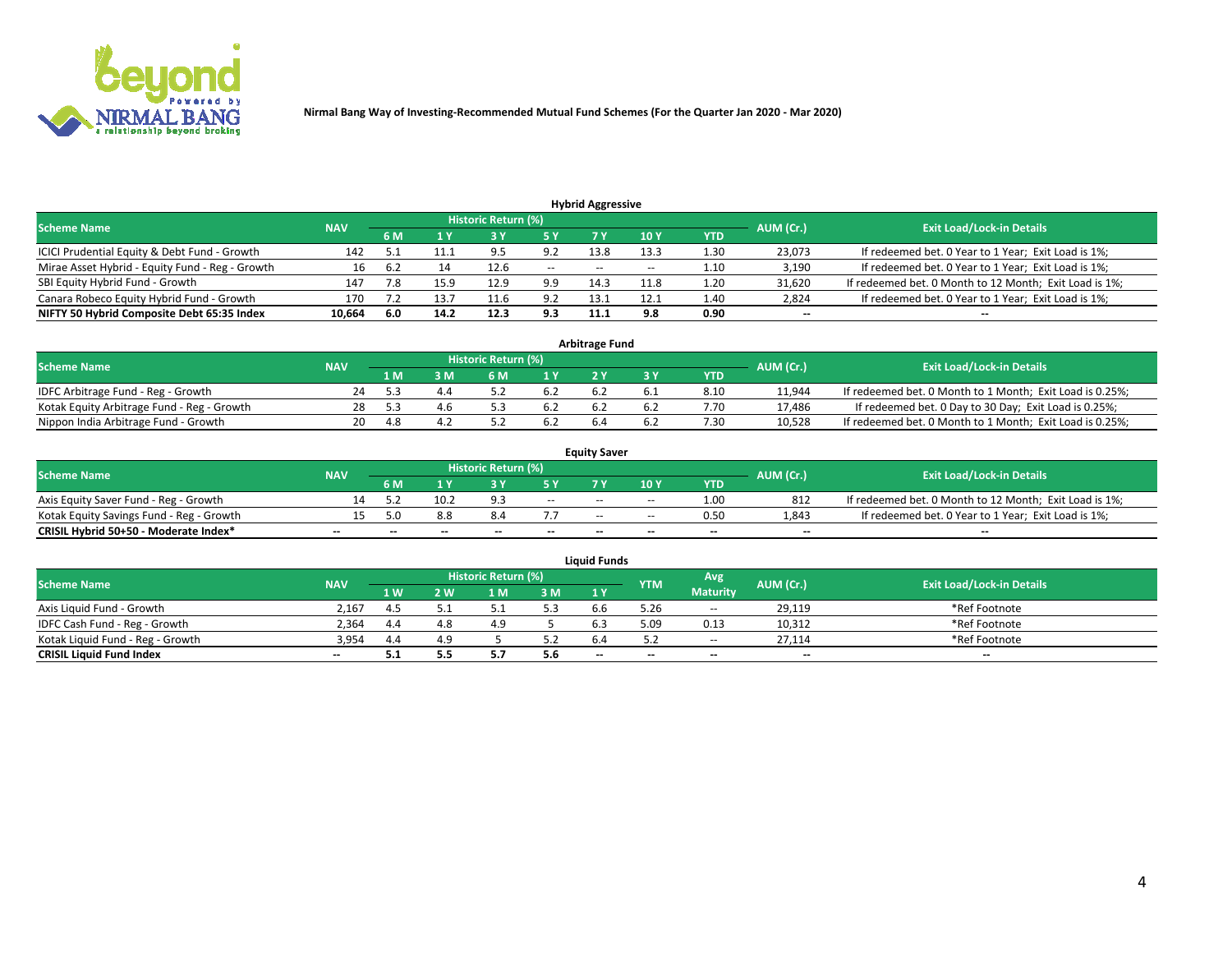

|                                               |            |      |     |                     |       | <b>Ultra Short Fund</b> |            |                 |           |                                  |
|-----------------------------------------------|------------|------|-----|---------------------|-------|-------------------------|------------|-----------------|-----------|----------------------------------|
| <b>Scheme Name</b>                            | <b>NAV</b> |      |     | Historic Return (%) |       |                         | <b>YTM</b> | Avg             | AUM (Cr.) | <b>Exit Load/Lock-in Details</b> |
|                                               |            | 1 M  | 3 M | 6 M                 | 1 Y   | 3 Y                     |            | <b>Maturity</b> |           |                                  |
| IDFC Ultra Short Term Fund - Reg - Growth     |            |      |     |                     |       | $- -$                   | 5.78       | 0.41            | 4,408     | Nil                              |
| Sundaram Ultra Short Term Fund - Reg - Growth | 10         | 4.7  |     |                     | $- -$ | --                      |            | $- -$           | 362       | Nil                              |
| L&T Ultra Short Term Fund - Growth            |            |      |     |                     |       |                         | - 8        | 0.49            | 2,454     | Nil                              |
| <b>NIFTY Ultra Short Duration Debt Index</b>  | 4,007      | -6.0 | 6.4 |                     | 7.7   |                         | $\sim$     | $\sim$          | $\sim$    | $- -$                            |

| <b>Money Market Fund</b>                         |            |     |     |                                           |       |           |                                  |                 |        |        |  |  |  |
|--------------------------------------------------|------------|-----|-----|-------------------------------------------|-------|-----------|----------------------------------|-----------------|--------|--------|--|--|--|
| <b>Scheme Name</b>                               | <b>NAV</b> |     |     | Historic Return (%)<br>'Avg<br><b>YTM</b> |       | AUM (Cr.) | <b>Exit Load/Lock-in Details</b> |                 |        |        |  |  |  |
|                                                  |            | 1 M | 3 M | 6 M                                       | 1 Y   | 3Y        |                                  | <b>Maturity</b> |        |        |  |  |  |
| Aditya Birla Sun Life Money Manager Fund - Reg - | 265        | 5.9 |     |                                           | 7.9   |           | 5.53                             | $\sim$          | 10,878 | Nil    |  |  |  |
| Growth                                           |            |     |     |                                           |       |           |                                  |                 |        |        |  |  |  |
| Franklin India Savings Fund - Growth             |            | 5.4 |     |                                           | 8.4   |           | 5.52                             | $-$             | 4,724  | Nil    |  |  |  |
| Nippon India Money Market Fund - Growth          | 2.994      | 5.6 | 6.2 |                                           |       |           | 5.43                             | $\sim$          | 3,805  | Nil    |  |  |  |
| <b>CRISIL Liquid Fund Index</b>                  | $- -$      |     | 5.6 |                                           | $- -$ | --        | --                               | $\sim$          | $\sim$ | $\sim$ |  |  |  |

| <b>Short Term Fund</b>                          |            |        |     |                     |     |            |            |                 |           |                                  |  |  |  |  |
|-------------------------------------------------|------------|--------|-----|---------------------|-----|------------|------------|-----------------|-----------|----------------------------------|--|--|--|--|
| <b>Scheme Name</b>                              | <b>NAV</b> |        |     | Historic Return (%) |     |            | <b>YTM</b> | Avg             | AUM (Cr.) | <b>Exit Load/Lock-in Details</b> |  |  |  |  |
|                                                 |            | 1 M    | 3 M | 6 M                 | 1Y  | <b>3 Y</b> |            | <b>Maturity</b> |           |                                  |  |  |  |  |
| Axis Short Term Fund - Growth                   | 22         | 9.6    | 8.5 | 8.7                 | 9.7 |            | 6.54       | $-$             | 4,404     | Nil                              |  |  |  |  |
| HDFC Short Term Debt Fund - Growth              |            | - 11.1 |     | Q                   | 9.6 |            | 4.17       | 3.05            | 10,519    | Nil                              |  |  |  |  |
| IDFC Bond Fund - Short Term Plan - Reg - Growth | 41         | 8.5    | 7.9 | 8.8                 | 9.6 |            | 6.79       | 2.23            | 11,757    | Nil                              |  |  |  |  |
| Kotak Bond Short Term Fund - Reg - Growth       |            | 10.0   |     | -8.1                | 9.4 | 6.9        | 7.03       | $\sim$          | 10,602    | Nil                              |  |  |  |  |
| L&T Short Term Bond Fund - Reg - Growth         | 19.        | 8.9    |     | 8.4                 | 9.2 |            | 6.67       | 2.24            | 4,866     | Nil                              |  |  |  |  |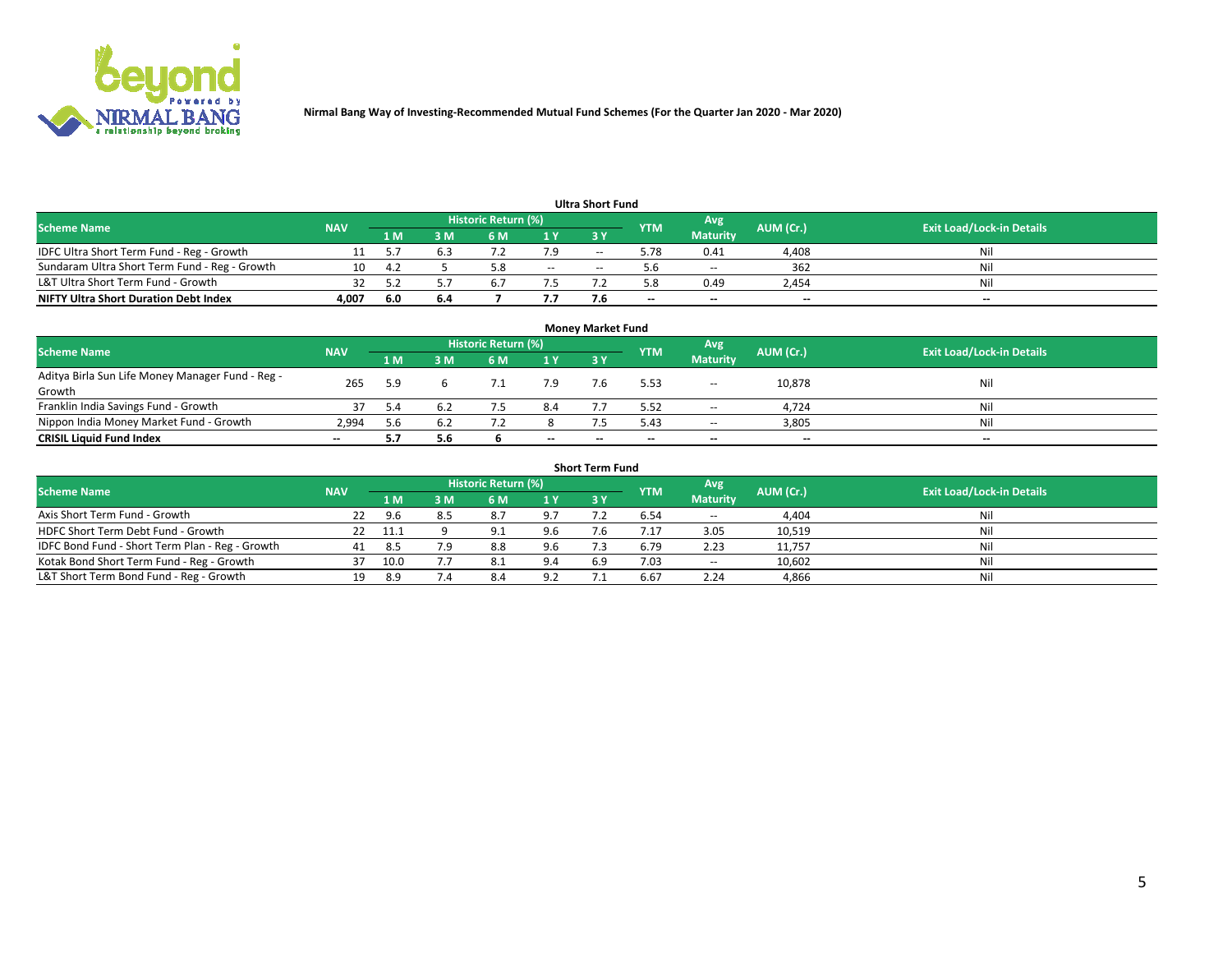

| <b>Low Duration Fund</b>                  |            |      |     |                            |     |    |            |                 |           |                                  |  |  |  |
|-------------------------------------------|------------|------|-----|----------------------------|-----|----|------------|-----------------|-----------|----------------------------------|--|--|--|
| <b>Scheme Name</b>                        | <b>NAV</b> |      |     | <b>Historic Return (%)</b> |     |    | <b>YTM</b> | Avg             | AUM (Cr.) | <b>Exit Load/Lock-in Details</b> |  |  |  |
|                                           |            | เ м  | M   | 5 M                        | 1 V | 2V |            | <b>Maturity</b> |           |                                  |  |  |  |
| Axis Treasury Advantage Fund - Growth     | 2.226      |      |     |                            |     |    | 5.87       | $- -$           | 3,949     | Nil                              |  |  |  |
| Canara Robeco Savings Fund - Reg - Growth |            | .⊾ ხ | b.1 |                            | 7.9 |    | 5.9758     | 0.90            | 1,112     | Nil                              |  |  |  |
| IDFC Low Duration Fund - Reg - Growth     |            | b.4  | b.b |                            | 8.3 |    | 5.88       | 0.79            | 5,323     | Nil                              |  |  |  |

| <b>Banking &amp; PSU Bond Funds</b>            |            |      |    |                     |      |           |            |                 |           |                                  |  |  |  |
|------------------------------------------------|------------|------|----|---------------------|------|-----------|------------|-----------------|-----------|----------------------------------|--|--|--|
| <b>Scheme Name</b>                             | <b>NAV</b> |      |    | Historic Return (%) |      |           | <b>YTM</b> | Avg             | AUM (Cr.) | <b>Exit Load/Lock-in Details</b> |  |  |  |
|                                                |            | 1 M  | sм | 6 M                 | 71 Y | <b>3Y</b> |            | <b>Maturity</b> |           |                                  |  |  |  |
| HDFC Banking and PSU Debt Fund - Reg - Growth  | 16         | 10.6 |    |                     | 10   |           | 7.24       | 3.05            | 4,848     | Ni                               |  |  |  |
| Kotak Banking and PSU Debt Fund - Reg - Growth | 46         | 11.9 |    | 8.4                 | 10.8 |           | 6.97       | $\sim$ $\sim$   | 4.204     | Ni                               |  |  |  |
| IDFC Banking & PSU Debt Fund - Reg - Growth    |            | 10.0 |    |                     | 11.1 |           | 6.95       | 3.14            | 12.627    | Ni                               |  |  |  |

| <b>Corporate Bond Funds</b>                         |            |      |                         |                     |      |     |            |                 |           |                                                         |  |  |  |
|-----------------------------------------------------|------------|------|-------------------------|---------------------|------|-----|------------|-----------------|-----------|---------------------------------------------------------|--|--|--|
| <b>Scheme Name</b>                                  | <b>NAV</b> |      |                         | Historic Return (%) |      |     | <b>YTM</b> | Avg             | AUM (Cr.) | <b>Exit Load/Lock-in Details</b>                        |  |  |  |
|                                                     |            | 1 M  | $\overline{\mathsf{M}}$ | 6 M                 | 1Y   | 3V  |            | <b>Maturity</b> |           |                                                         |  |  |  |
| ICICI Prudential Corporate Bond Fund - Reg - Growth | 21         | 10.8 | 8.7                     | 8.5                 | 9.8  |     | 6.96       | 2.40            | 11,339    | Nil                                                     |  |  |  |
| L&T Triple Ace Bond Fund - Reg - Growth             | 51         | 19.4 | 9.9                     | - 6.1               | 12.5 | 6.3 | 7.58       | 8.28            | 2,298     | If redeemed bet. 0 Month to 3 Month; Exit Load is 0.5%; |  |  |  |
| Kotak Corporate Bond Fund - Std - Growth            | 2,651      | 8.5  | 7.9                     | 8.8                 | 9.5  |     | 6.42       | $\sim$ $\sim$   | 4,418     | Nil                                                     |  |  |  |

| <b>Credit Risk Fund</b>                    |            |        |      |                     |      |    |            |                 |           |                                                           |  |  |
|--------------------------------------------|------------|--------|------|---------------------|------|----|------------|-----------------|-----------|-----------------------------------------------------------|--|--|
| <b>Scheme Name</b>                         | <b>NAV</b> |        |      | Historic Return (%) |      |    | <b>YTM</b> | Avg             | AUM (Cr.) | <b>Exit Load/Lock-in Details</b>                          |  |  |
|                                            |            | 1 M    | I M  | 6 M                 | ⁄1 Y | 3Y |            | <b>Maturity</b> |           |                                                           |  |  |
| ICICI Prudential Credit Risk Fund - Growth |            | 10.4   | 11.2 | 10                  | 9.4  |    | 9.44       | 2.28            | 12,126    | If redeemed bet. 0 Year to 1 Year; Exit Load is 1%;       |  |  |
| Kotak Credit Risk Fund - Reg - Growth      |            | - 11 - | 9.6  | ، 9                 | 8.9  |    |            | $-$             | 5,043     | If redeemed bet. 0 Year to 1 Year; Exit Load is 1%;       |  |  |
|                                            |            |        |      |                     |      |    |            |                 |           | If redeemed bet. 0 Month to 12 Month; Exit Load is 3%; If |  |  |
| SBI Credit Risk Fund - Growth              |            |        |      |                     |      |    | 8.66       | $\sim$          | 5,076     | redeemed bet. 12 Month to 24 Month; Exit Load is 1.5%; If |  |  |
|                                            |            |        |      |                     |      |    |            |                 |           | redeemed bet. 24 Month to 36 Month; Exit Load is 0.75%;   |  |  |